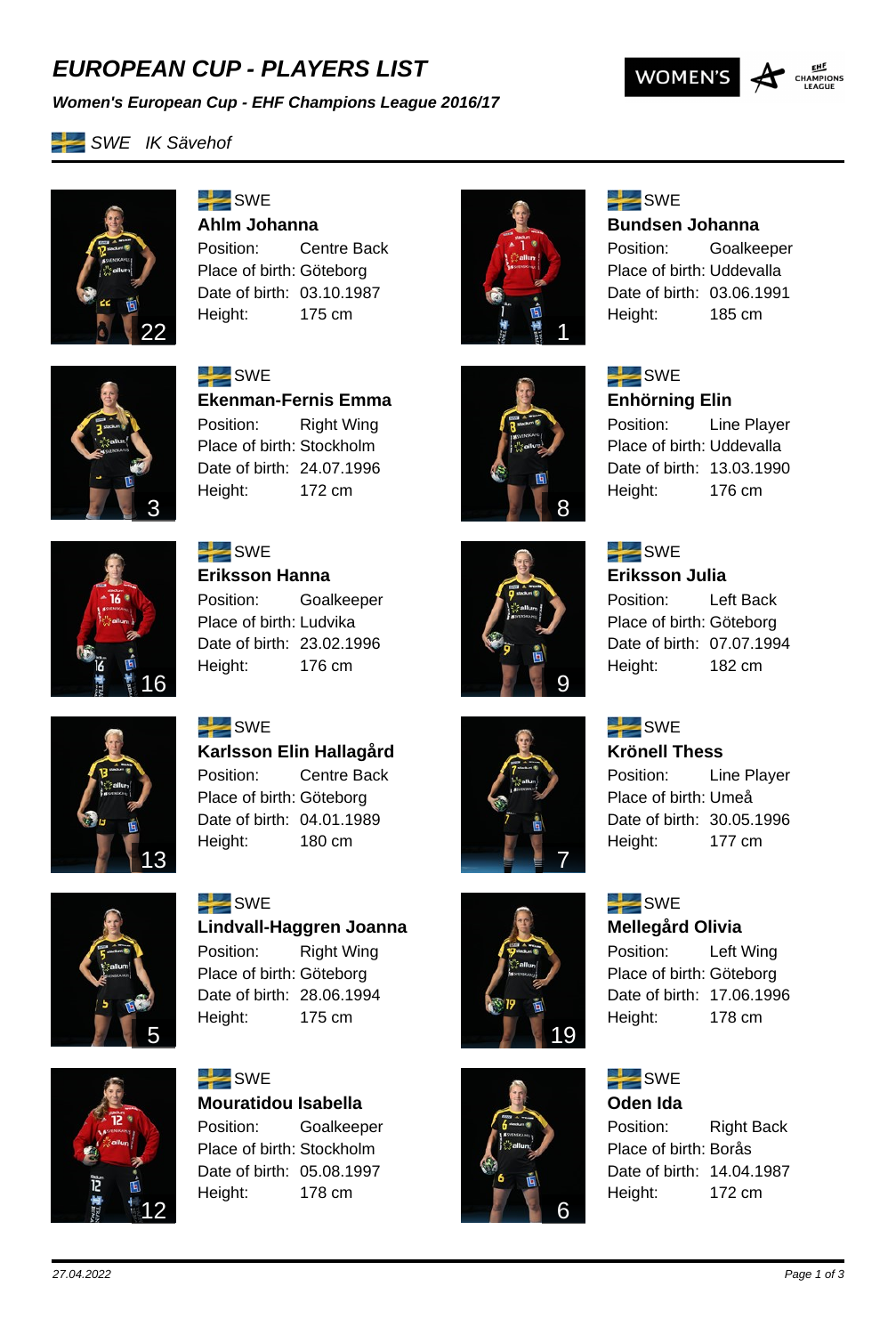## *EUROPEAN CUP - PLAYERS LIST*





**SWE IK Sävehof** 



# $SWE$ **Örtorp Hanna**

Position: Left Wing Place of birth: Göteborg Date of birth: 20.12.1997 Height: 162 cm



28

# $SWE$ **Roberts Jamina** Position: Left Back

Place of birth: Göteborg Date of birth: 28.05.1990 Height: 176 cm



2

### $SWE$

**Petterson Linnea**

Position: Right Back Place of birth: Kiruna Date of birth: 28.07.1995 Height: 178 cm



**Walstern Julia**

Position: Right Back Place of birth: Lyse Date of birth: 26.04.1998 Height: 180 cm